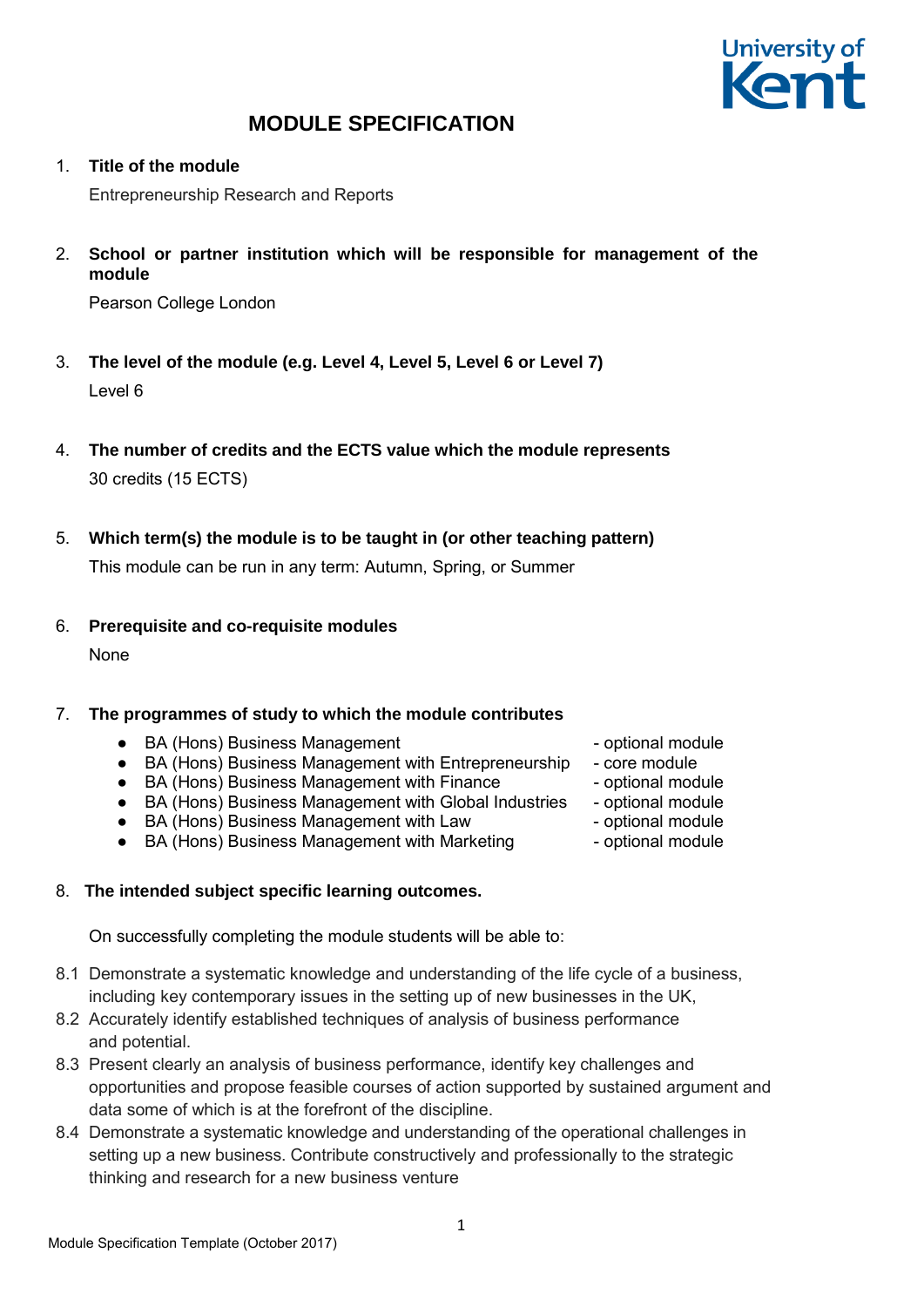

#### 9. **The intended generic learning outcomes.**

On successfully completing the module students will be able to:

- 9.1 Construct and effectively communicate a range of arguments which justify the decisions made throughout a project and substantiate the recommendations.
- 9.2 An ability to source a variety of sources of information and data, including those typically used in a business context, and critically evaluate their relevance, reliability and applicability to a project.
- 9.3 An ability to work independently and create relevant projects with minimal supervision and be able to self-assess progress.
- 9.4 Critically evaluate arguments, assumptions, abstract concepts and data (that may be incomplete), to make judgements, and identify and solve problems.
- 9.5 Ability to make decisions in complex and unpredictable contexts.
- 9.6 Ability to exercise initiative and personal responsibility.
- 9.7 Demonstrate an ability to manage disagreements and different viewpoints professionally and to resolve disputes constructively.

#### 10. **A synopsis of the curriculum**

#### **Module Aims**

This module aims to allow students to reflect in detail on the success or otherwise of a new business venture, and its future. Students will create two detailed reports.

The first, an Annual Report, is a detailed report on the experience of the business to date including financials, strategic issues, achievements and challenges, and a section on comparisons with any other business started in the same time period and a reflective log.

The second is a "pre-mortem" and looks forward to the future of the business identifying opportunities and key risks and making proposals for future action.

For students on the Entrepreneurship pathway, who have attempted to set up their own business as part of the programme, this will help them choose their next steps. For example, they may choose to close the business down, or to continue to run in postgraduation (in which case they will graduate with a degree and their own micro business), or to seek further investment or other input.

For student who have not been able to set up their own business as yet the output will be a critical analysis of a business start-up and also that of a business that has not been a success in order to identify critical decisions that caused this to happen

This module will be supported by a series of relevant and practical workshops, led by industry professionals, and each student will have an allocated supervisor or mentor.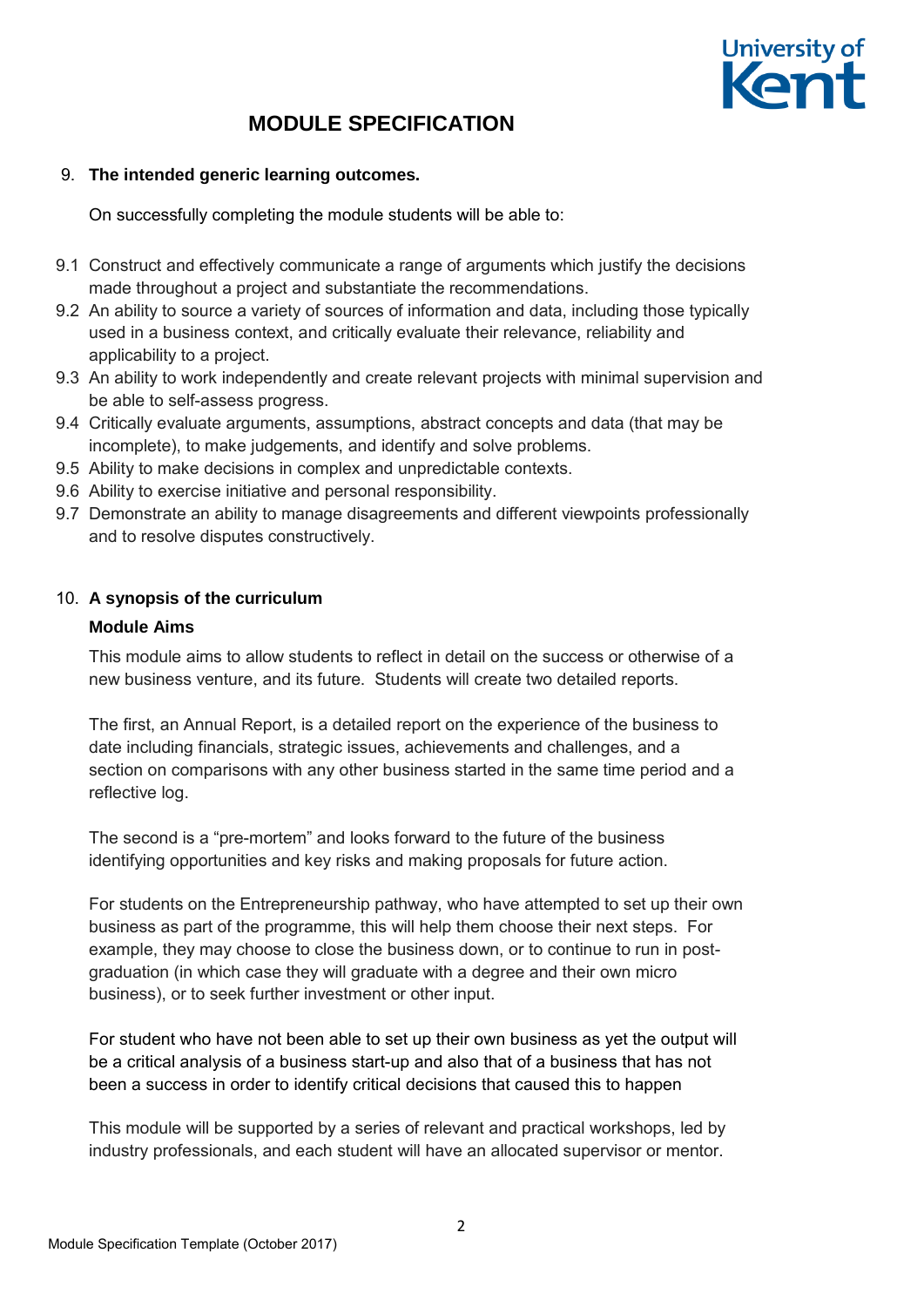

Students will also have the chance to present their experience to a panel of business and entrepreneurial experts and obtain feedback on their experience and decisions so far.

#### **Overview of syllabus**

- Understanding and interpreting Annual Reports
- A pre mortem analysis of your business
- Assessing the profitability and value of a business
- Introduction to mergers and acquisitions
- Sourcing investment
- How to wind down a business
- Measuring and interpreting consumer feedback
- Taking your business to international markets
- Growing through failure
- Presenting your experience

#### 11. **Reading List (Indicative list, current at time of publication. Reading lists will be published annually)**

#### **Core study text**

 Barringer, B. & Ireland, D. (2012). Entrepreneurship: successfully launching new ventures. Global Edition, 4th ed. Harlow: Pearson Education.

#### **Supplementary texts**

- Klein, "Performing a Project Pre-mortem", Harvard Business Review (September 2007)
- Weinzimmer, McConoughey, "The Wisdom of Failure: How to Learn the Tough Leadership Lessons Without Paying the Price", Wiley & Sons
- Strategic Entrepreneurship Journal, Wiley
- Bragg, A. & Bragg, M. (2005). Developing new business ideas. Harlow: Pearson Education.
- Social Enterprise UK (2012). Start your social enterprise guide p.4-16. [Online] Social **Enterprise** UK. http://www.socialenterprise.org.uk/uploads/files/2012/07/start\_your\_social\_enterpris e.pdf
- Schawbel, D. (2013). The re-definition of entrepreneurship and rise of freedom-seeking freelancers. Forbeshttp://www.forbes.com/sites/danschawbel/2013/05/14/the-redefinition-of-entrepreneurship-and-rise-of-freedom-seeking-freelancers/>

In the light of this module testing students as 'independent learners / problem solvers', a range of e-learning materials will be provided across the whole of the research process. Here the expectation will be set that students will need to drive their own learning as an individual based on the context/situation they are attempting to work within. The aim is to develop individuals who are able to think and work independently.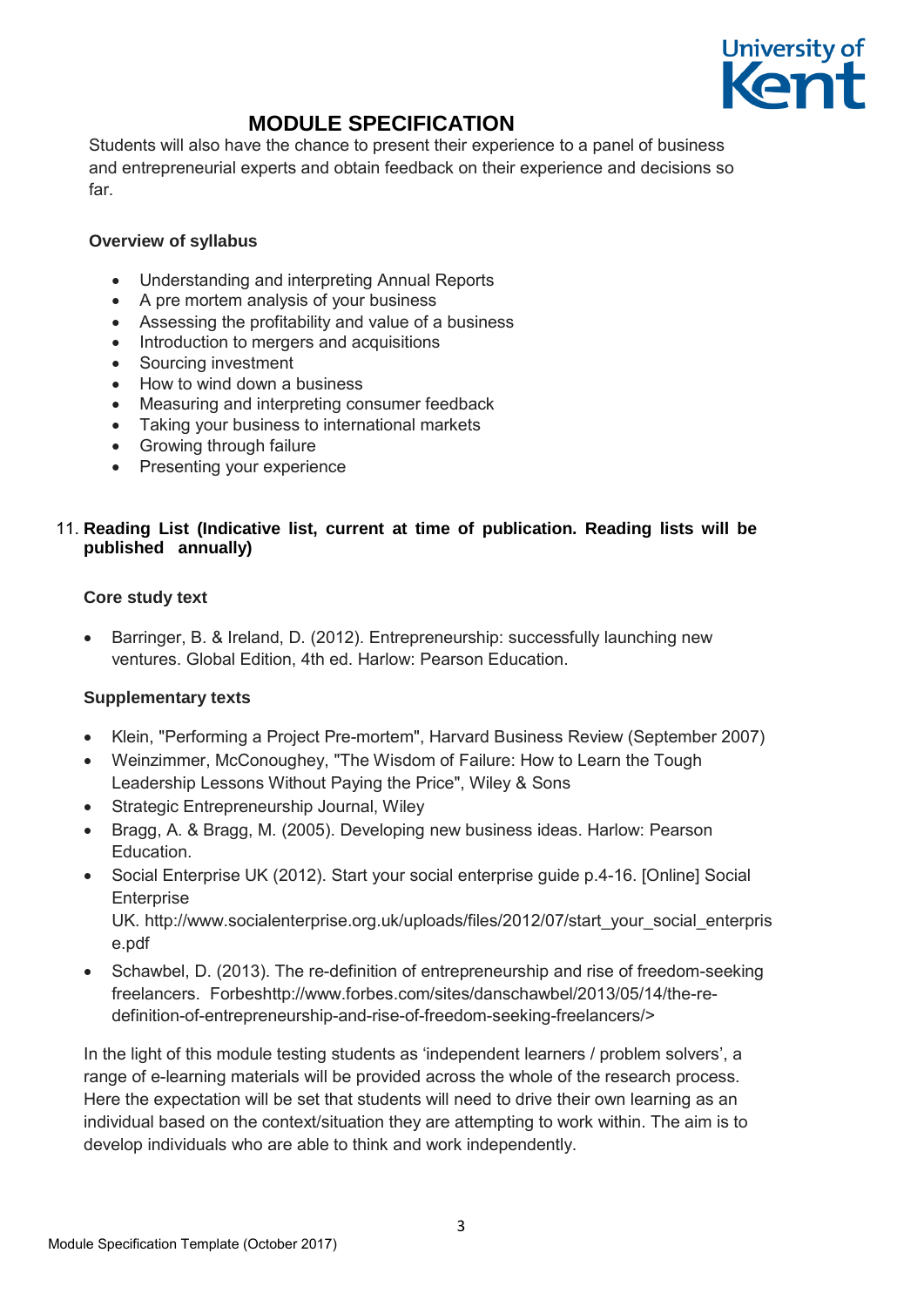

#### 12. **Learning and Teaching methods**

This module is intended to be an original and substantive set of reports on a new business venture.

Students will be allocated a mentor and/or supervisor and most of their work will be done independently.

There will be 10 seminars (each 2 hours) held over two terms, led by practicing professionals and designed to provide practical advice and insight and students will meet with their supervisors or mentors on a regular basis either individually or in small groups.

| <b>Scheduled Hours:</b>   | 30  |  |  |
|---------------------------|-----|--|--|
| Independent Study Hours:  | 270 |  |  |
| <b>Total Study Hours:</b> | 300 |  |  |

#### 13. **Assessment methods.**

1) **Annual Report** – comprising three parts: (50% of the overall grade)

**1. Annual Report of the Business –** no word limit. Students will need to decide what is appropriate and bear in mind this will be reviewed by business professionals. An executive summary should be included.

- **2. Appendix One Reflective log** maximum of 1500 words **3.** Appendix Two - Comparative business experience – maximum of 1500 words comparing business to at least one other business started at the same time
- 2) **Pre-mortem Report**  maximum of 3000 words (50% of the overall grade)

Feedback and advice on direction of a students' work, will be provided by an allocated supervisor throughout the module.

#### **13.2 Reassessment methods**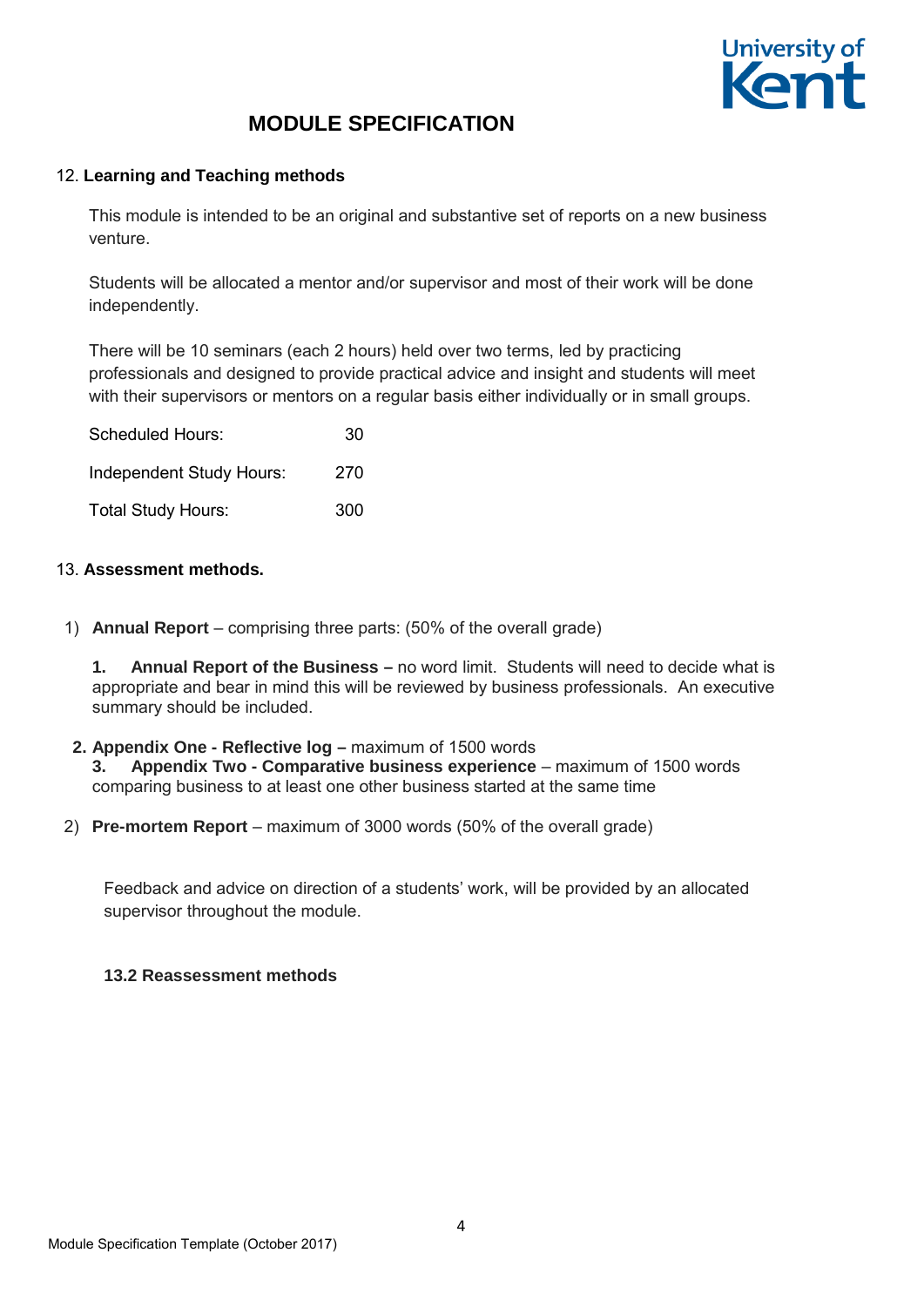

| <b>Module</b><br>learning<br>outcome |                           | 8.1 | 8.2              | 8.3                       | 8.4              | 9.1 | 9.2              | 9.3 | 9.4                       | 9.5 | 9.6 | 9.7 |
|--------------------------------------|---------------------------|-----|------------------|---------------------------|------------------|-----|------------------|-----|---------------------------|-----|-----|-----|
| Learning/<br>teaching<br>method      | <b>Hours</b><br>allocated |     |                  |                           |                  |     |                  |     |                           |     |     |     |
| <b>Private Study</b>                 | 270                       |     |                  |                           |                  |     |                  |     |                           |     |     |     |
| Workshops                            | 20                        | X   | X                | X                         | $\boldsymbol{X}$ | X   | X                | X   | X                         | X   | X   | X   |
| Mentor<br>supervisory<br>sessions    | 10                        | X   | X                | X                         | $\boldsymbol{X}$ | X   | X                | X   | X                         | X   | X   | X   |
| <b>Assessment</b><br>method          |                           |     |                  |                           |                  |     |                  |     |                           |     |     |     |
| <b>Annual Report</b>                 |                           | X   | $\boldsymbol{X}$ | $\boldsymbol{\mathsf{X}}$ | X                | X   | $\boldsymbol{X}$ | X   | $\boldsymbol{\mathsf{X}}$ | X   | X   | X   |
| Pre Mortem<br>Report                 |                           | x   | x                | X                         | X                | X   | X                | X   | x                         | X   | X   | X   |

#### 14. **Map of Module Learning Outcomes (sections 8 & 9) to Learning and Teaching Methods (section12) and methods of Assessment (section 13)**

#### 15. **Inclusive module design**

The Collaborative Partner recognises and has embedded the expectations of current equality legislation, by ensuring that the module is as accessible as possible by design. Additional alternative arrangements for students with Inclusive Learning Plans (ILPs)/ declared disabilities will be made on an individual basis, in consultation with the relevant policies and support services.

The inclusive practices in the guidance (see Annex B Appendix A) have been considered in order to support all students in the following areas:

- a) Accessible resources and curriculum
- b) Learning, teaching and assessment methods

### 16. **Campus(es) or Centre(s) where module will be delivered:**

Pearson College London

#### **17. Internationalisation**

Students will be exposed to entrepreneurship in international contexts and will be expected to keep up to date with key international developments relating to entrepreneurship. Part of the syllabus includes expanding businesses into international markets and so students will be required to understand how different national markets and their businesses operation.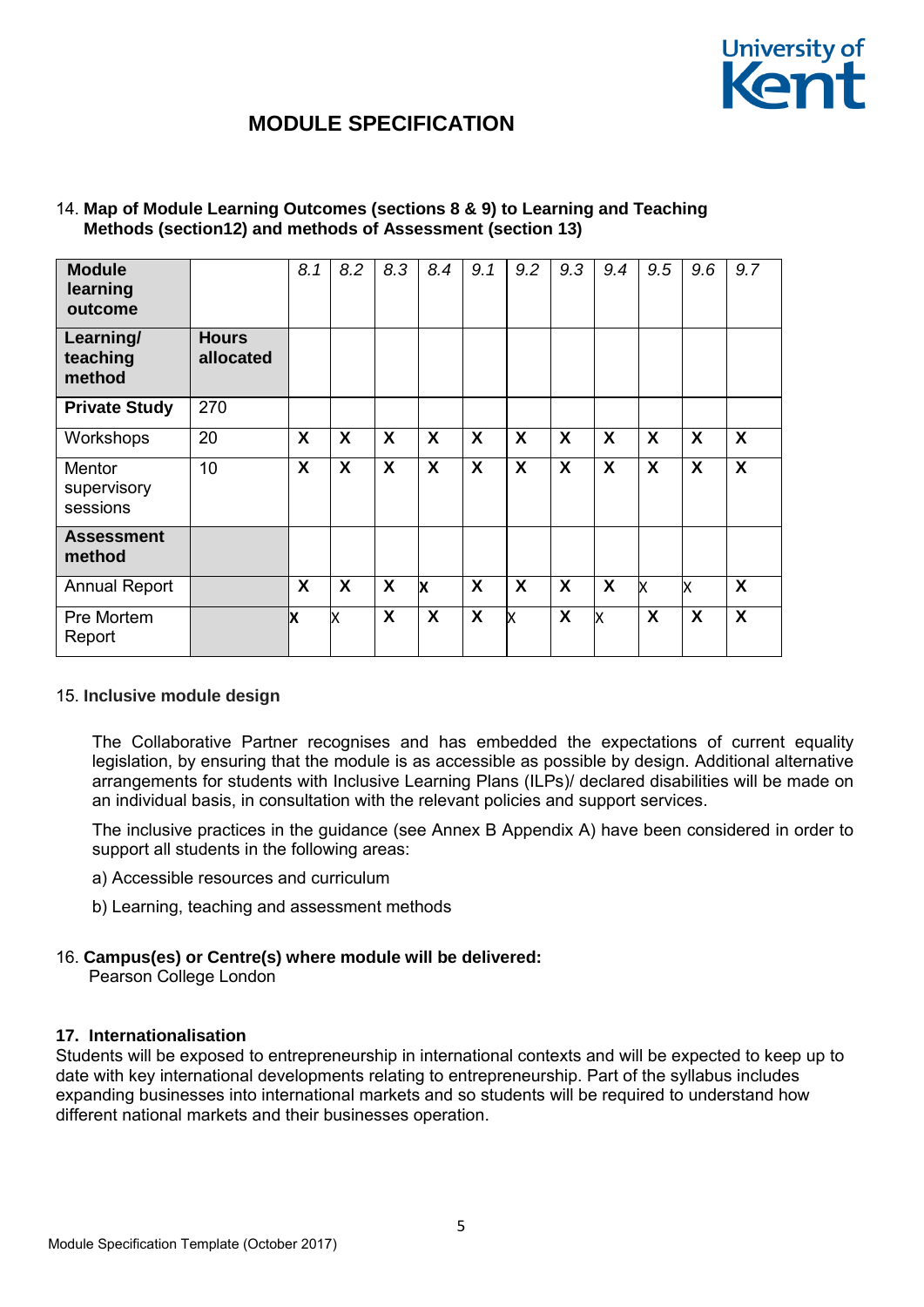

**If the module is part of a programme in a Partner College or Validated Institution, please complete sections 18 and 19. If the module is not part of a programme in a Partner College or Validated Institution these sections can be deleted.** 

#### 18. **Partner College/Validated Institution:**

Pearson College London

19. **University School responsible for the programme:** Kent Business School

#### **FACULTIES SUPPORT OFFICE USE ONLY**

**Revision record – all revisions must be recorded in the grid and full details of the change retained in the appropriate committee records.**

| Date approved | Major/minor<br>revision | Start date of the delivery of<br>revised version | Section revised | Impacts PLOs (Q6&7 cover<br>sheet) |
|---------------|-------------------------|--------------------------------------------------|-----------------|------------------------------------|
|               |                         |                                                  |                 |                                    |
|               |                         |                                                  |                 |                                    |